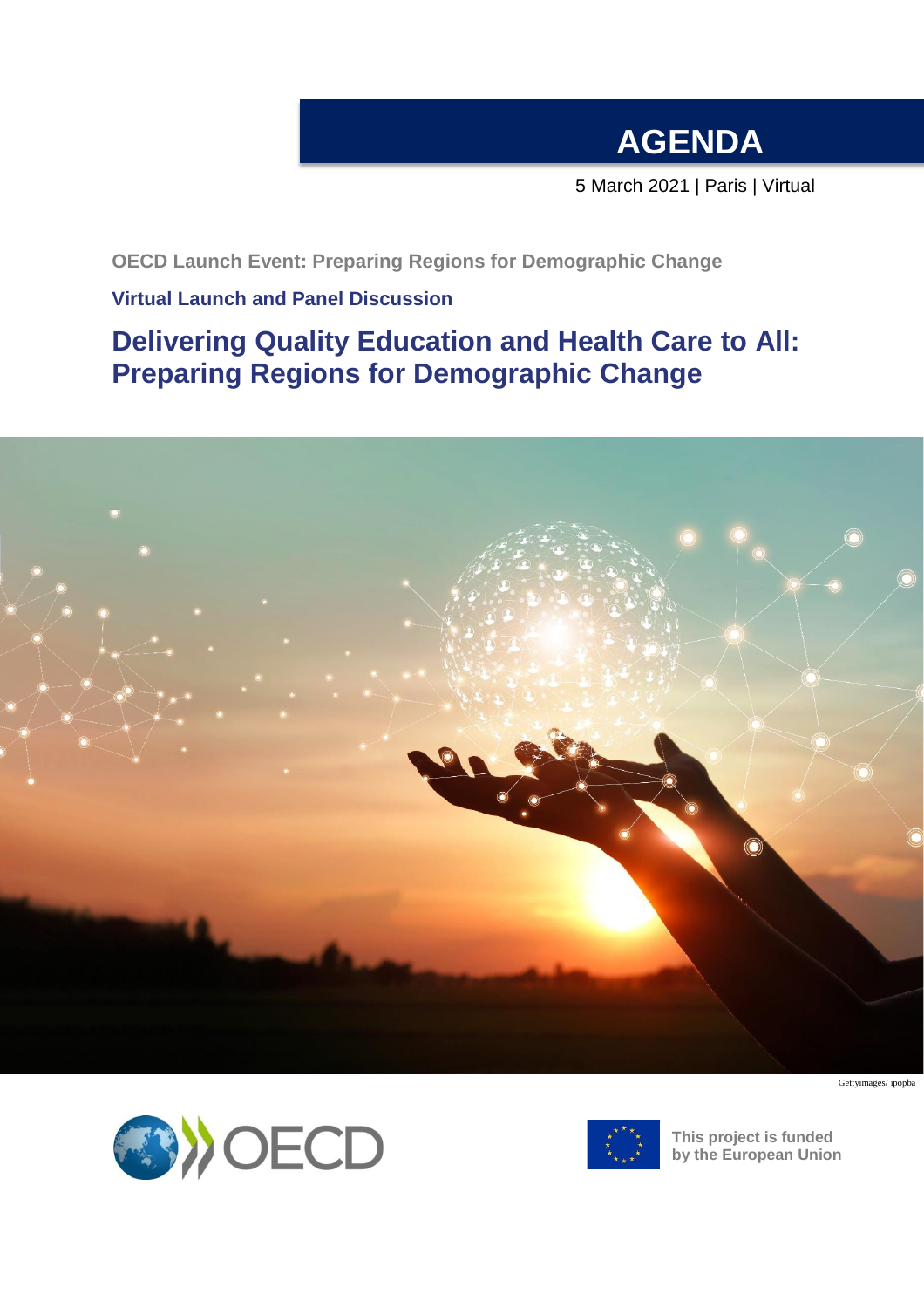## **Delivering Quality Education and Health Care to All: Preparing Regions for Demographic Change**

#### **■ What's the issue?**

As OECD regions face depopulation and ageing, what should governments do to ensure access to quality services such as education and health care to all citizens regardless of where they live? To help policy makers face this challenge, the OECD has launched a new sub-series of work: *Preparing Regions for Demographic Change*. The first report of this sub-series, *[Delivering Quality Education](https://www.oecd.org/regional/rural-development/delivering-quality-education-and-health-care-to-all-83025c02-en.htm)  [and Health Care to All](https://www.oecd.org/regional/rural-development/delivering-quality-education-and-health-care-to-all-83025c02-en.htm)* analyses good practices and innovations in education and health care provision in OECD countries, and identifies areas for policy action including digital connectivity and governance. The report provides guidance for governments seeking to design sustainable and equitable long-term strategies for service delivery.

#### **■ When?**

March 5, 2021.

#### **■ Where?**

The event will be virtual (Zoom).

#### **■ What will be discussed?**

The event will kick off with high-level interventions on policies to address territorial inequalities in service provision. It will continue with a presentation of key insights from the report and a panel discussion on future of service delivery in rural regions. The event will offer participants the opportunity to raise questions and express their views on the opportunities and challenges of providing quality services to all in OECD countries.

#### **Join the discussion**

#### **[Register here](https://meetoecd1.zoom.us/meeting/register/tJUlcOivrjsiH9NrHK6SOyWXvLIH7BVGzfua)**

#### **Contact**

Email us at [ana.morenomonroy@oecd.org](mailto:ana.morenomonroy@oecd.org)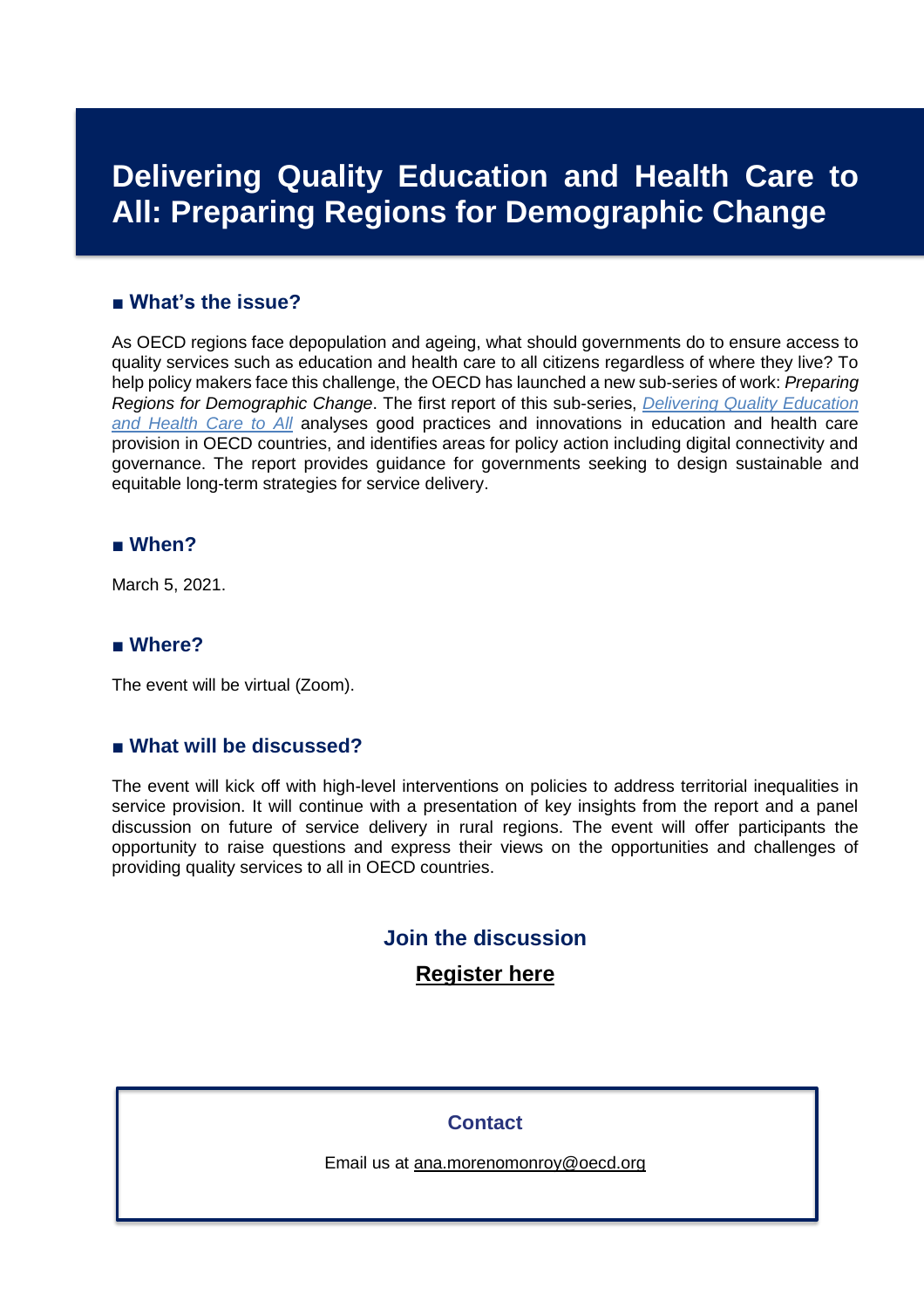# **Agenda**

| 14:50-15:00 |                  | Registration (please join the meeting 10 minutes before the start)                                                                            |
|-------------|------------------|-----------------------------------------------------------------------------------------------------------------------------------------------|
| 15:00-15:05 |                  | <b>Welcome and opening remarks</b>                                                                                                            |
|             | <b>MODERATOR</b> | Jose Enrique Garcilazo, Head, Regional and Rural Policy Unit, OECD                                                                            |
| 15:05-15:20 |                  | <b>High-level interventions</b>                                                                                                               |
|             | <b>SPEAKERS</b>  | Lamia Kamal-Chaoui, Director, Centre for Entrepreneurship, SMEs, Regions<br>and Cities, OECD                                                  |
|             |                  | Moray Gilland, Head, Policy Development and Economic Analysis Unit,<br>Directorate-General for Regional and Urban Policy, European Commission |
| 15:20-15:30 |                  | Policies for delivering quality education and health care to all                                                                              |
|             | <b>SPEAKER</b>   | Ana Moreno Monroy, Economist, Regional Development and Multi-level<br>Governance Division, OECD                                               |
| 15:30-16:20 |                  | Policy panel: the future of education and health care in rural areas                                                                          |
|             | <b>SPEAKERS</b>  | Josée Beaudoin, Director, L'École en réseau, Canada                                                                                           |
|             |                  | Karen Refsgaard, Deputy Director, Nordregio                                                                                                   |
|             |                  | <b>Duarte Rodrigues, Vice-president, Portuguese Cohesion and Development</b><br>Agency                                                        |
| 16:20-16:30 |                  | <b>Closing remarks</b>                                                                                                                        |
|             | <b>SPEAKERS</b>  | Alain Dupeyras, Head, Regional Development and Multi-level Governance<br>Division, OECD                                                       |
|             |                  | Lewis Dijkstra, Head, Economic Analysis Sector, Directorate-General for<br>Regional and Urban Policy, European Commission                     |